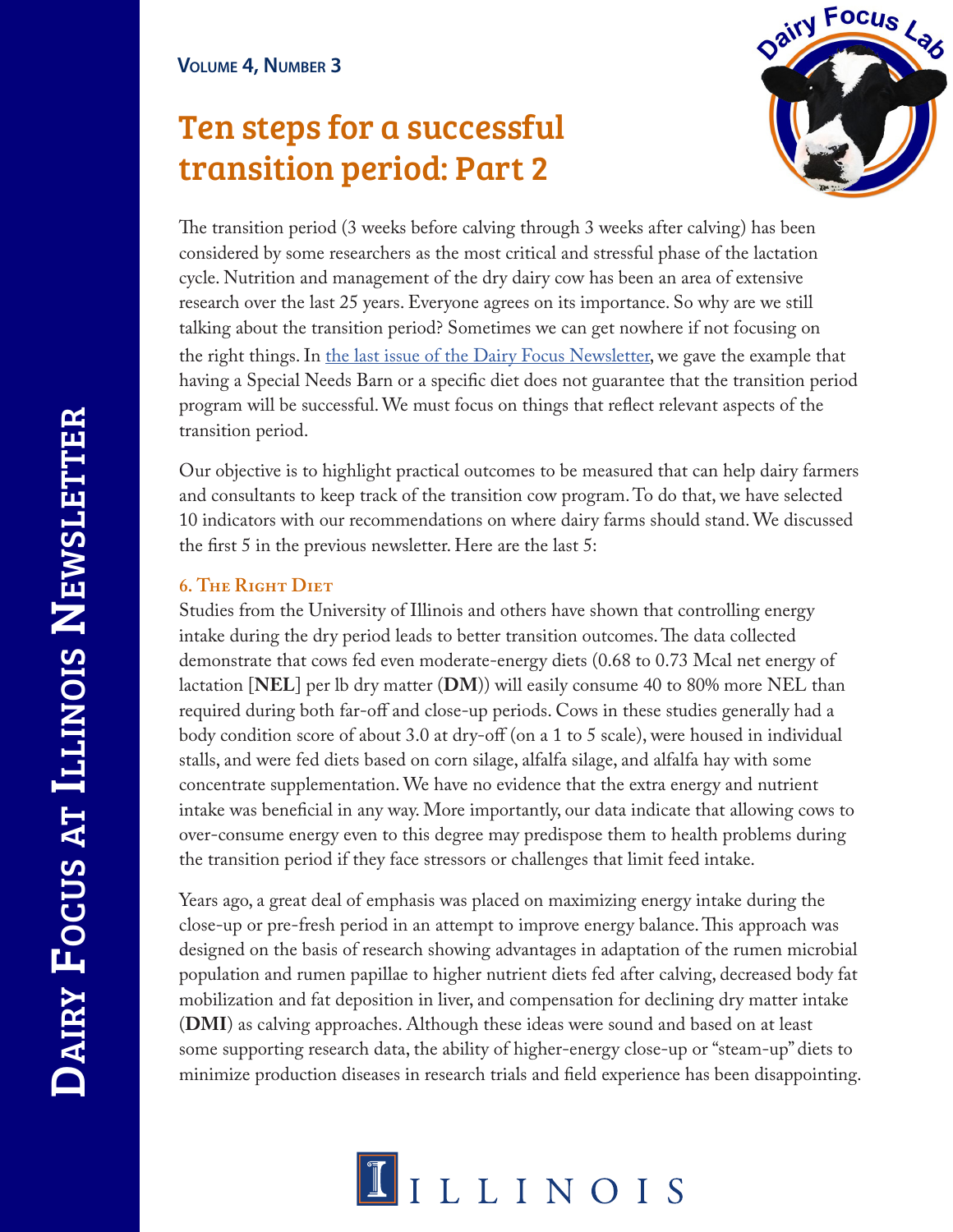A workable solution to the potential for cows to over-consume energy is to formulate rations of relatively low energy density (0.60 – 0.62 Mcal NEL/lb DM) and high fiber that cows can consume free choice without greatly exceeding their daily energy requirements. The principle is to feed cows a diet of sufficient fiber (bulk) content that cows will only meet their requirements consuming all the DM they can eat. At the same time, it is critically important that the diet provide required amounts of metabolizable protein and all minerals and vitamins. The biggest reason that the bulky diets may not be successful on farms is improper ration preparation that leads to sorting and refusal of straw. Straw or other roughage added to control energy density must actually be consumed in the amounts desired. If cows sort out the straw or other high bulk ingredients, they will then consume too much energy from the other ingredients and the results may be poor.

### **7. Dairy Efficiency**

In general, efficiency is a measurable concept, quantitatively determined by the ratio of output to input. For dairy cows, this means how much of the feed consumed by the cow (DMI) is converted into milk. The three most common dairy efficiency metrics are: lb of milk per lb of DMI; lb of fat-corrected milk (**FCM**) per lb of DMI; and lb of energycorrected milk (**ECM**) per lb of DMI. We believe that the last two, which indicate not just milk volume but also milk composition, are more appropriate. A high number is not always the best. For instance, high dairy efficiency (FCM/DMI) for fresh cows could indicate excessive body adipose tissue mobilization represented in high milk fat and therefore high FCM. Our recommendations are in Table 1.

The Dairy Focus Lab has developed a dairy efficiency calculator (http://dairyfocus.illinois. edu/content/dairy-focus-toolbox) with an instructional video (https://www.youtube.com/ watch?v=7C1YKuVfuI8) to make it easier to calculate the numbers for your farm. Check it out!

### **8. Fecal Scores**

Over twenty years ago, researchers at Michigan State University developed a scoring system that is widely used to evaluate fresh manure. Manure consistency is dependent on water and fiber content, type of feed, and passage rate. The manure scores run from 1 (manure is very liquid with the consistency of pea soup; cows experiencing diarrhea would be in this category) to 5 (manure appears as firm fecal balls) with a score of 3 being optimal (Figure 1). Manure scores 1 and 5 are not desirable and may reflect a health problem besides dietary limitations. As cows progress through lactation, manure scores may also shift as follows:

- Fresh cows (score 2 to  $2 \frac{1}{2}$ )
- Early lactation cows  $(2 \frac{1}{2})$  to 3)
- Late lactation cows  $(3 \text{ to } 3 \frac{1}{2})$
- Far off dry cows (3 to 4)
- Close up dry cows  $(2 \frac{1}{2} \text{ to } 3 \frac{1}{2})$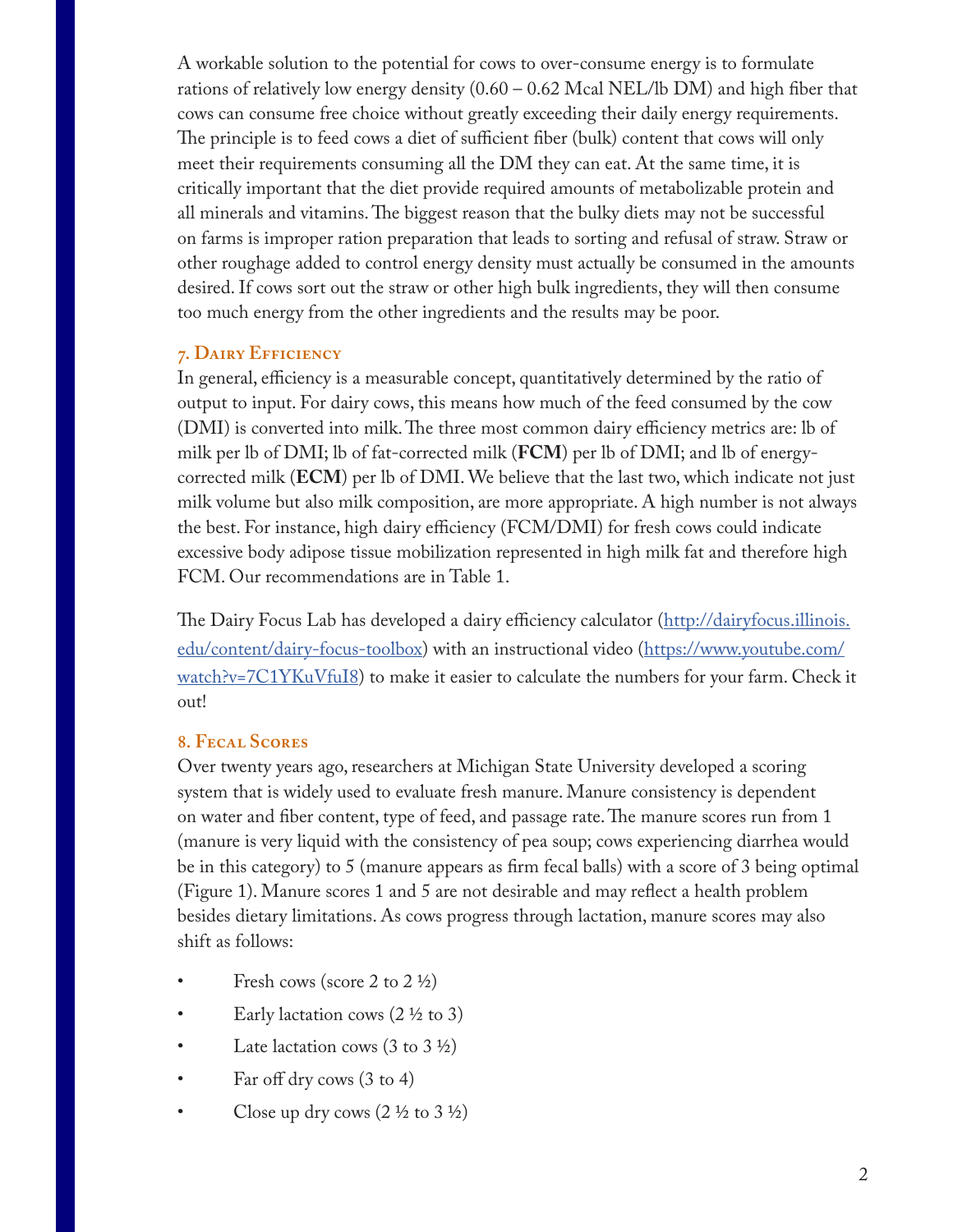Establish with your nutritionist a routine for fresh manure evaluation to ensure that diets are being well assimilated by your cows.



**Figure 1.** Manure with a score of 3 is the consistency of porridge, stands 1½ inches high and shows four to six concentric rings and/or dimples. It shows that the ration is balanced with an optimal rate of feed passage. (Photo credit: Jim Baltz, University of Illinois)

#### **9. Cow Comfort: Hock Scores**

Cows need to be comfortable to perform. To quote Dr. Gordie Jones (consultant): "*Milk is the absence of stress.*" Ideally, cows should spend the majority of their time lying down. The remainder of the time they would stand to be milked, to eat, and to drink. Hock problems are often the most noticeable cow comfort issue. Hock scores (1 to 3) are an easy and practical assessment of cow comfort. Cornell cooperative extension have developed a chart for hock assessment (Figure 2). If cows present with hock lesions (hock scores  $\geq$  2), there is a good indication that they are not lying down as much as they should. You should target to have > 95% of your cows with hock scores = 1 (no swelling or hair missing).



**Figure 2.** Hock assessment score goals for dairy cattle.